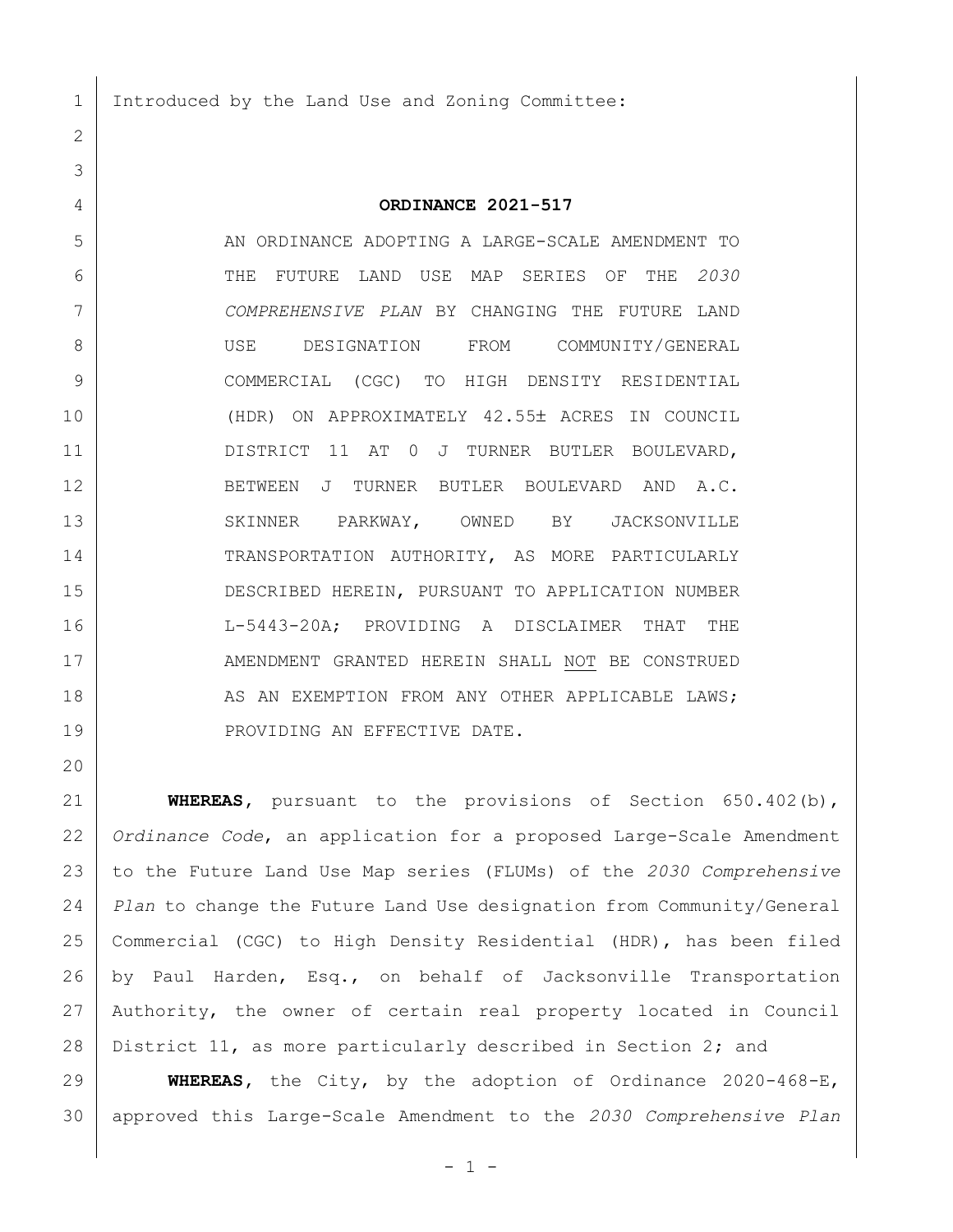1 | for transmittal to the Department of Economic Opportunity (DEO), as 2 the State Land Planning Agency, and other required state agencies, 3 | for review and comment, and the adoption deadline set by Section 163.3184(3), *Florida Statutes*, has been extended, with required notice to DEO, other required state agencies, and any affected person who provided comments on this Large-Scale Amendment; and

 **WHEREAS,** by various letters and e-mails, the DEO and other state 8 reviewing agencies transmitted their comments, if any, regarding this 9 proposed amendment; and

 **WHEREAS,** the Planning and Development Department reviewed the 11 proposed revision and application, considered all comments received, 12 prepared a written report, and rendered an advisory recommendation 13 to the Council with respect to this proposed amendment; and

 **WHEREAS,** the Planning Commission, acting as the Local Planning Agency (LPA), held a public hearing on this proposed amendment, with due public notice having been provided, and having reviewed and considered all comments during the public hearing, made its 18 recommendation to the City Council; and

 **WHEREAS,** pursuant to Section 650.408, *Ordinance Code*, the Land Use and Zoning (LUZ) Committee held a public hearing on this proposed amendment, and made its recommendation to the City Council; and

 **WHEREAS,** pursuant to Section 163.3184(3), *Florida Statutes*, and Chapter 650, Part 4, *Ordinance Code*, the City Council held a public hearing with public notice having been provided on this proposed amendment to the *2030 Comprehensive Plan*; and

 **WHEREAS,** the City Council further considered all oral and written comments received during public hearings, including the data and analysis portions of this proposed amendment to the *2030 Comprehensive Plan*, the recommendations of the Planning and Development Department, the LPA, the LUZ Committee and the comments,

 $- 2 -$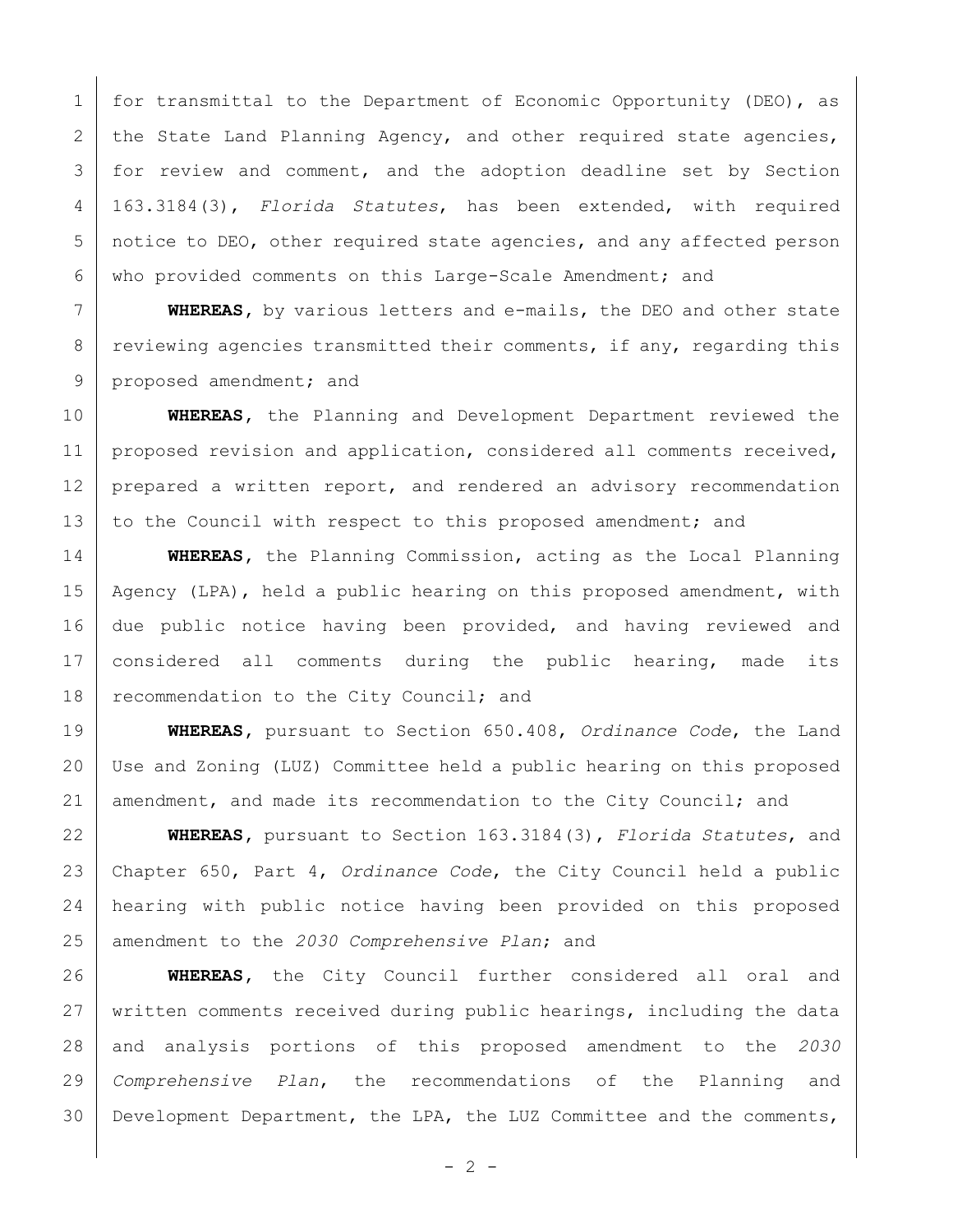1 | if any, of the DEO and the other state reviewing agencies; and

 **WHEREAS,** in the exercise of its authority, the City Council has determined it necessary and desirable to adopt this proposed amendment to the *2030 Comprehensive Plan* to preserve and enhance present advantages, encourage the most appropriate use of land, water, and 6 resources consistent with the public interest, overcome present deficiencies, and deal effectively with future problems which may 8 | result from the use and development of land within the City of 9 Jacksonville; now, therefore

**BE IT ORDAINED** by the Council of the City of Jacksonville:

 **Section 1. Purpose and Intent.** This Ordinance is adopted 12 to carry out the purpose and intent of, and to exercise the authority 13 set out in, the Community Planning Act, Sections 163.3161 through 163.3248, *Florida Statutes*, and Chapter 166, *Florida Statutes*, as amended.

 **Section 2. Subject Property Location and Description.** The 17 approximately 42.55± acres are in Council District 11 at 0 J Turner 18 Butler Boulevard, between J Turner Butler Boulevard and A.C. Skinner Parkway, as more particularly described in **Exhibit 1**, dated April 3, 2020, and graphically depicted in **Exhibit 2**, both of which are **attached hereto** and incorporated herein by this reference (the 22 | "Subject Property").

 **Section 3. Owner and Applicant Description.** The Subject Property is owned by Jacksonville Transportation Authority. The applicant is Paul Harden, Esq., 501 Riverside Avenue, Suite 901, Jacksonville, Florida 32202; (904) 396-5731.

 **Section 4. Adoption of Large-Scale Land Use Amendment.** The City Council hereby adopts a proposed Large-Scale revision to the Future Land Use Map series of the *2030 Comprehensive Plan* by changing the Future Land Use Map designation from Community/General Commercial

- 3 -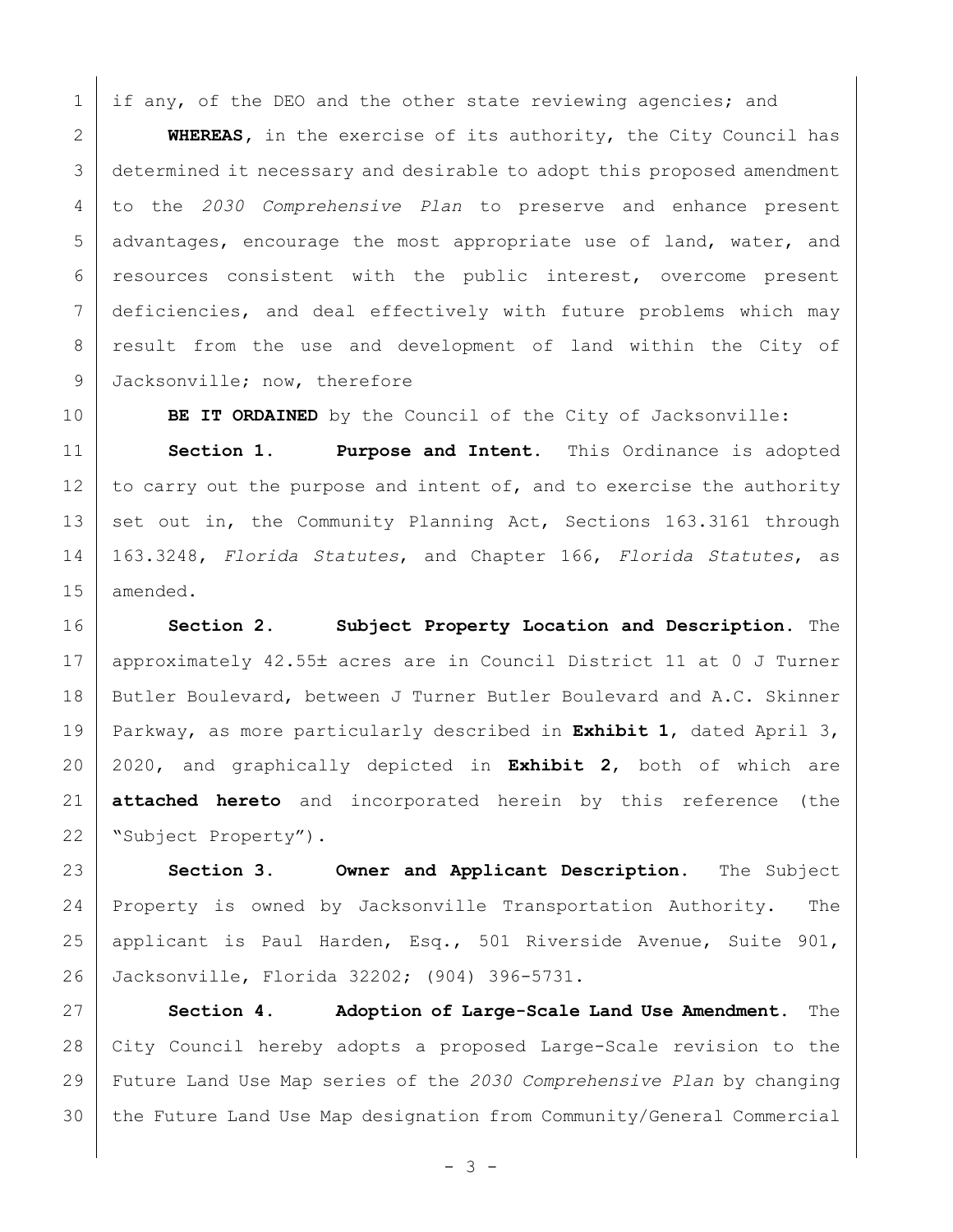(CGC) to High Density Residential (HDR), pursuant to Application Number L-5443-20A.

 **Section 5. Applicability, Effect and Legal Status.** The applicability and effect of the *2030 Comprehensive Plan*, as herein 5 | amended, shall be as provided in the Community Planning Act, Section 163.3161 through 163.3248, *Florida Statutes*, and this Ordinance. All development undertaken by, and all actions taken in regard to development orders by governmental agencies in regard to land which is subject to the *2030 Comprehensive Plan*, as herein amended, shall 10 be consistent therewith as of the effective date of this amendment to the plan.

 **Section 6. Effective Date of this Plan Amendment.** Unless this plan amendment is timely challenged under the procedures set forth in Section 163.3184(3), *Florida Statutes*, this plan amendment 15 shall be effective thirty-one days after DEO notifies the City of Jacksonville that the plan amendment or plan amendment package is complete. If this plan amendment is timely challenged under Section 163.3184(3), *Florida Statutes*, this plan amendment shall become effective when the DEO or the Administration Commission enters a final order determining the adopted amendment to be in compliance. If this plan amendment is found not to be in compliance under the standards and procedures set forth in Chapter 163, Part II, *Florida Statutes*, then this plan amendment shall become effective only by 24 further action by the City Council. No development orders, development permits, or land uses dependent on this amendment may be issued or commence before it has become effective.

 **Section 7. Disclaimer.** The amendment granted herein shall **not** be construed as an exemption from any other applicable local, state, or federal laws, regulations, requirements, permits or 30 | approvals. All other applicable local, state or federal permits or

 $- 4 -$